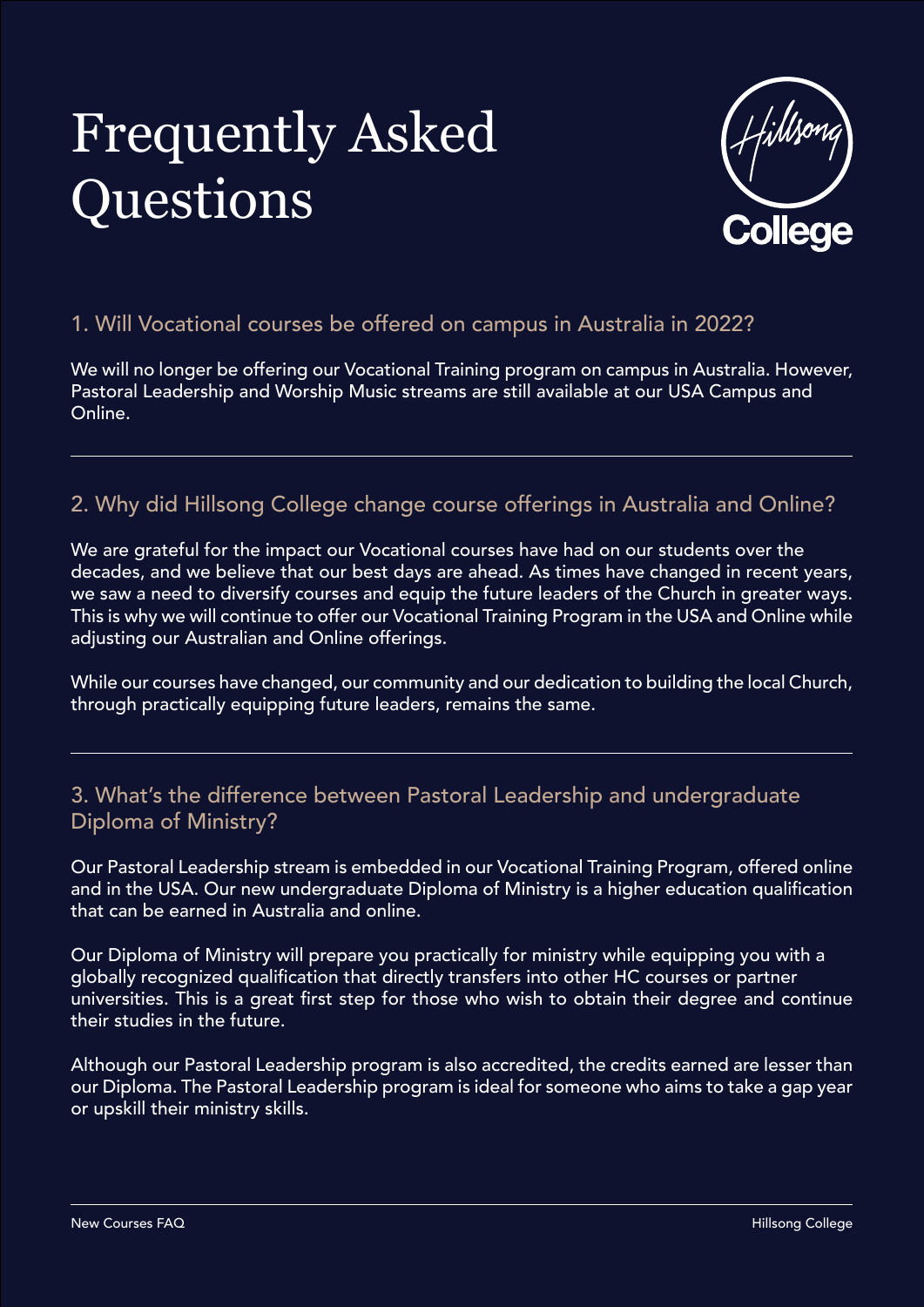

### 4. How can I develop in worship and music in the Diploma of Ministry, Associate

Degree in Ministry or Bachelor of Ministry?

Throughout the duration of your Bachelor of Ministry, which our Diploma and Associate degree flow into, you'll have the opportunity to choose up to ten elective subjects in worship and music.

The College also runs several extra-curricular initiatives to provide worship-minded students with opportunities to play, grow in their craft and worship together. Students have access to our band rooms and recording studios, as well as getting involved in a College chapels.

5. What does a typical week look like for an undergraduate student? How many days of the week will I be in the classroom?

Our Hillsong College Campuses are based within our global Hillsong Church locations. As a student, you will be able to volunteer in areas that interest you most across church life. Many students who choose worship and music electives will get the chance to put the theory into practice across weekend services, HC Chapels or within their local church community.

In addition, you will be learning from trainers who have years of ministry and music experience who are dedicated to your development beyond the classroom.

Time spent in the classroom is dependent on your choice of electives. You should expect that a normal week would include three days in the classroom in addition to your practicum.

"*Practicum*" is the practical ministry-placement embedded within all our courses at Hillsong College. You can expect four hours of practicum placement either during the week or in weekend services. You can also choose to level-up your ministry experience by getting involved as a volunteer in Church life across a week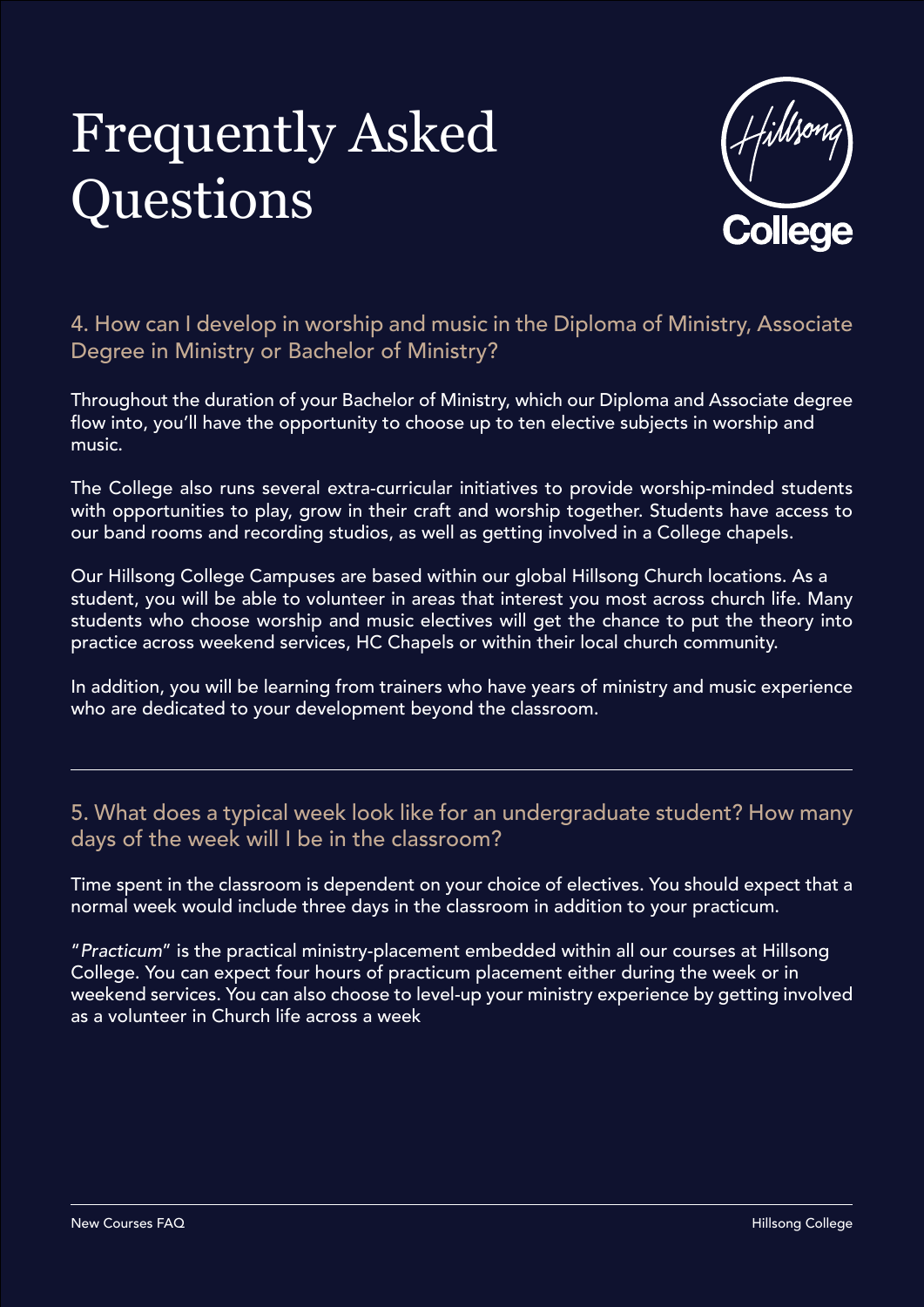

Within all our new courses there is a portion of your qualification that will be competency focused. This means that you will need to be assessed on your knowledge and your ability to apply your knowledge in practical ministry environments.

6. What does practical ministry training look like in the Diploma, Associate and Bachelor courses?

Our Hillsong College Campuses are based within our global Hillsong Church locations. This makes it possible for you to volunteer in areas that interest you most across church life. Not only will you be equipped through your education, but your learning will be solidified through being a part of our community, serving within Church, and being surrounded by ministry leaders who are making an impact.

7. What's the difference between the Vocational Training and Higher Education (undergraduate & postgraduate) courses?

Our Vocational Training Program is competency-based tertiary level training, where the courses are built around developing particular ministry skills. These programs have been very successful over the years in providing a practical grounding in leadership and ministry. These programs are accredited in the Vocational Education and Training sector in Australia, a sector that is relevant to the Australian context, but has not translated easily around the world into different ministry, employment or education settings.

Our new Higher Education programs, whilst still focused on developing skillful leaders and ministers, also provide increasing rigor, breadth, and depth as the learning progresses, thus providing students with the sophisticated understanding that they need to succeed in an increasingly complex world. These programs are accredited in the Higher Education sector in Australia and transfer easily with full recognition around the world.

Within all our undergraduate and vocational programs, hands-on ministry training remains as a key feature.